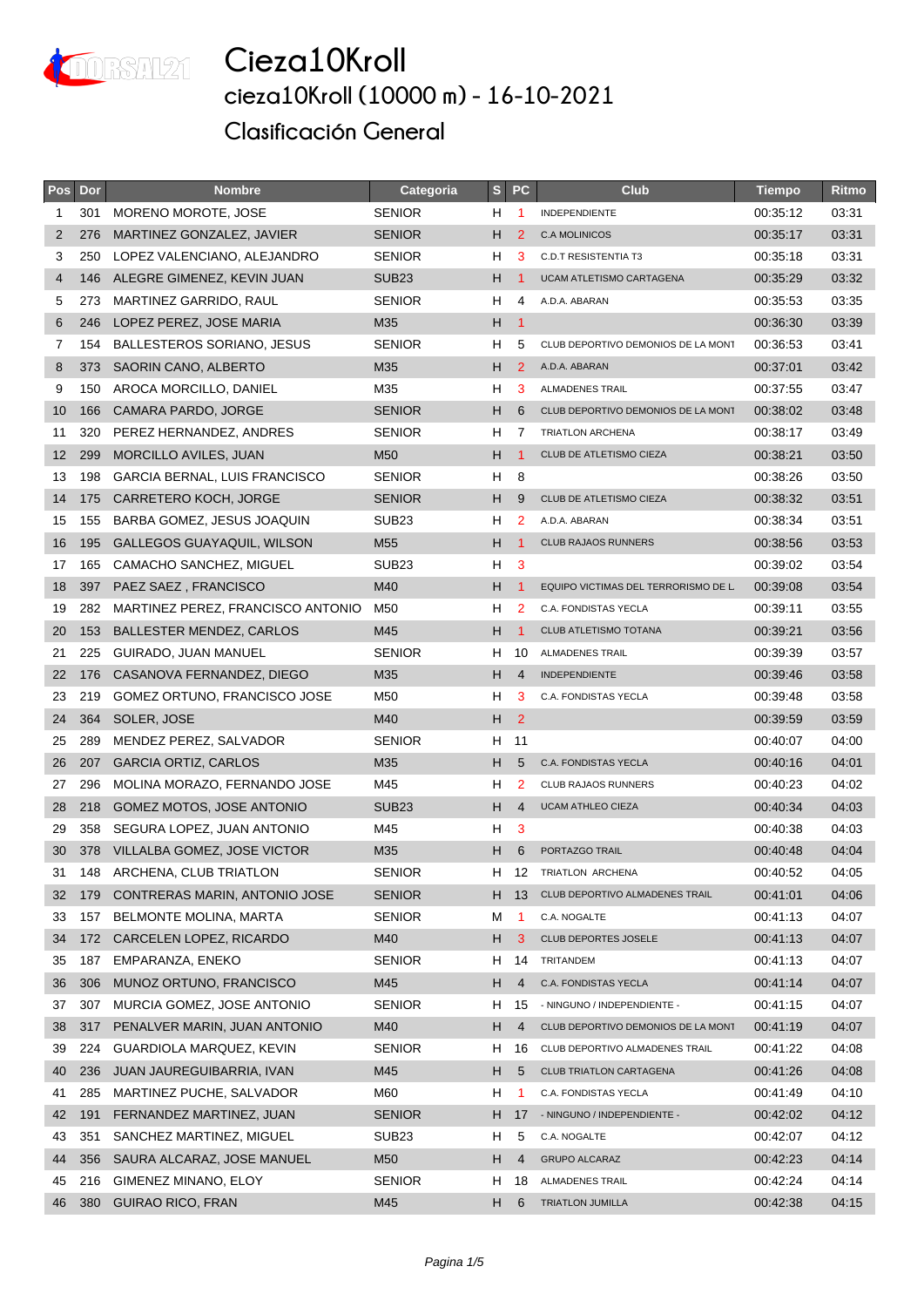

| <b>Pos</b> | Dor | <b>Nombre</b>                            | Categoria         | S  | <b>PC</b>       | <b>Club</b>                        | <b>Tiempo</b> | Ritmo |
|------------|-----|------------------------------------------|-------------------|----|-----------------|------------------------------------|---------------|-------|
| 47         |     | 217 GOMEZ LUNA, ANTONIO                  | M35               | H. | $\overline{7}$  | A.D.A. ABARAN                      | 00:42:49      | 04:16 |
| 48         | 274 | MARTINEZ GOMEZ, CRISTIAN                 | <b>SENIOR</b>     | H. | 19              |                                    | 00:42:53      | 04:17 |
| 49         | 300 | MORCILLO BUENDIA, EDUARDO                | M35               | H  | 8               | <b>ATHLETIC CIEZA</b>              | 00:42:55      | 04:17 |
| 50         | 180 | CORBALAN BLAYA, MIGUEL ANGEL             | M <sub>50</sub>   | H. | 5               |                                    | 00:42:58      | 04:17 |
| 51         | 142 | AGÜERA RIQUELME, ISAIAS                  | SUB <sub>23</sub> | H  | 6               |                                    | 00:43:01      | 04:18 |
| 52         | 379 | YELO MARTINEZ, ANTONIO                   | <b>SENIOR</b>     | H. | 20              | A.D.A. ABARAN                      | 00:43:10      | 04:19 |
| 53         | 371 | VAZQUEZ GEA, ALICIA                      | <b>SENIOR</b>     | M  | $\overline{2}$  | <b>UCAM ATHLEO CIEZA</b>           | 00:43:11      | 04:19 |
| 54         | 355 | <b>SAORIN ROS, PEDRO</b>                 | M <sub>50</sub>   | н  | 6               | CLUB DE ATLETISMO CIEZA            | 00:43:18      | 04:19 |
| 55         | 192 | FERNANDEZ MOROTE, MARIO                  | SUB <sub>23</sub> | H  | 7               | CLUB DE ATLETISMO CIEZA            | 00:43:23      | 04:20 |
| 56         | 156 | BELANDO LOPEZ, RUBEN                     | M40               | H. | 5               | <b>CLUB RAJAOS RUNNERS</b>         | 00:43:24      | 04:20 |
| 57         | 161 | BUENDIA AZORIN, SANTOS                   | M45               | H  | 7               | CLUB RAJAOS RUNNERS                | 00:43:28      | 04:20 |
| 58         | 226 | GUIRAO ORTEGA, DANIEL PASCUAL            | SUB <sub>23</sub> | H. | 8               | CLUB SAN JAVIER TEAM               | 00:43:29      | 04:20 |
| 59         | 363 | SOLBES BALSALOBRE, FRANCISCO JOSE M55    |                   | H  | 2               | <b>CLUB RAJAOS RUNNERS</b>         | 00:43:31      | 04:21 |
| 60         | 235 | JIMENEZ MENDEZ, MARIA JOSE               | <b>SENIOR</b>     | M  | $\mathbf{3}$    |                                    | 00:43:36      | 04:21 |
| 61         | 228 | HERNANDEZ, BARTOLOME                     | M45               | H  | 8               |                                    | 00:43:40      | 04:22 |
| 62         | 345 | SALMERON TURPIN, EDUARDO                 | M40               | H. | 6               | CLUB DEPORTIVO DEMONIOS DE LA MONT | 00:43:57      | 04:23 |
| 63         | 158 | BERNAL TEROL, JOSE MARIA                 | <b>SENIOR</b>     | H. | 21              | C.T. JUMILLA                       | 00:44:00      | 04:24 |
| 64         | 230 | HERNANDEZ LOPEZ, FERNANDO ANTONIC SENIOR |                   | H. | 22              | <b>CLUB RAJAOS RUNNERS</b>         | 00:44:04      | 04:24 |
| 65         | 333 | RODRIGUEZ MACEIRAS, RAFAEL               | M40               | H  | 7               | C.D. RUNTRITON CARTAGENA           | 00:44:07      | 04:24 |
| 66         | 210 | <b>GARCIA VICENTE, MANUEL JOSE</b>       | M40               | Н. | 8               | - NINGUNO / INDEPENDIENTE -        | 00:44:10      | 04:25 |
| 67         | 312 | PALAO PALAO, JOSE ANTONIO                | M <sub>55</sub>   | H  | 3               | C.A. FONDISTAS YECLA               | 00:44:15      | 04:25 |
| 68         | 186 | DOMINGO CONTRERAS, ANTONIO               | M60               | H  | $\overline{2}$  |                                    | 00:44:28      | 04:26 |
| 69         | 324 | PINERA IZQUIERDO, PEDRO                  | M40               | H. | 9               | CLUB DEPORTIVO DEMONIOS DE LA MONT | 00:44:31      | 04:27 |
| 70         | 221 | <b>GONZALEZ BALLESTER, PEDRO</b>         | M45               | H. | 9               | SIMPLEMENTE RUNNERS                | 00:44:34      | 04:27 |
| 71         | 319 | PEREA PEREZ, JOSE                        | M40               | H  | 10              | SIMPLEMENTE RUNNERS                | 00:44:43      | 04:28 |
| 72         | 349 | SANCHEZ LOPEZ, DAVID                     | M40               | H. | 11              | C.D.E. BRINKACEQUIAS ELCHE SIERRA  | 00:44:47      | 04:28 |
| 73         | 145 | ALCARAZ ESPINOSA, HIPOLITO               | M40               | H. | 12              | <b>CLUB ATLETISMO TOTANA</b>       | 00:44:51      | 04:29 |
| 74         | 331 | RO SOLANA, MAR JOSE                      | M45               | M  | $\overline{1}$  | C.D. RUNTRITON CARTAGENA           | 00:44:52      | 04:29 |
| 75         | 266 | MARTINEZ BARQUEROS, JAVIER               | M50               | H  | 7               | <b>CLUB RAJAOS RUNNERS</b>         | 00:44:56      | 04:29 |
| 76         | 233 | HORTELANO GARCIA, MANUEL                 | M35               | Н. | 9               |                                    | 00:44:56      | 04:29 |
| 77         | 137 | CARRILLO ABELLAN, FRANCISCO              | M35               | Н. | 10              |                                    | 00:45:00      | 04:30 |
| 78         | 222 | GONZALEZ JIMENEZ, MIGUEL ANGEL           | M60               | H. | 3               | C.A. CUATRO SANTOS                 | 00:45:06      | 04:30 |
| 79         | 353 | SANCHEZ SALMERON, JAVIER                 | M35               | H  | 11              | <b>DISTINET FRUITS</b>             | 00:45:11      | 04:31 |
| 80         | 352 | SANCHEZ RUBIO, JAVIER                    | M45               | H. | 10              | <b>CIEZA TRAIL</b>                 | 00:45:12      | 04:31 |
| 81         | 138 | MOLINA MARTINEZ, JOSE                    | M55               | H  | 4               | C.A. VILLA DE BLANCA               | 00:45:12      | 04:31 |
| 82         | 294 | MOLINA HERNANDEZ, JOSE LUIS              | M45               | H. | 11              | C.A. VILLA DE BLANCA               | 00:45:14      | 04:31 |
| 83         | 143 | ALARCON ORTIZ, JUAN ANTONIO              | M35               | H. | 12              | <b>ALMADENES TRAIL</b>             | 00:45:15      | 04:31 |
| 84         | 362 | SERRANO DE LA ROSA, PEDRO                | M <sub>55</sub>   | H  | $5\phantom{.0}$ |                                    | 00:45:21      | 04:32 |
| 85         | 190 | FERNANDEZ GIMENEZ, FRANCISCO             | M40               | H  | 13              |                                    | 00:45:27      | 04:32 |
| 86         | 309 | ORTEGA GUIJARRO, JUANJO                  | M35               | H. | 13              |                                    | 00:45:29      | 04:32 |
| 87         | 332 | RODRIGUEZ FERNANDEZ, JUAN JOSE           | M45               | H  | 12              | PORTAZGO TRAIL                     | 00:45:31      | 04:33 |
| 88         | 350 | SANCHEZ LORENTE, JORGE                   | M40               | Н. | 14              | - NINGUNO / INDEPENDIENTE -        | 00:45:31      | 04:33 |
| 89         | 359 | SEMITIEL MORALES, MANUEL                 | <b>SENIOR</b>     | H. | 23              | ALMADENES TRAIL                    | 00:45:31      | 04:33 |
| 90         | 281 | MARTINEZ PALACIOS, LUIS MIGUEL           | M <sub>55</sub>   | H. | 6               | <b>C.A MOLINICOS</b>               | 00:45:35      | 04:33 |
| 91         | 325 | PLATIER, LAMBERTUS                       | M60               | H  | 4               |                                    | 00:45:39      | 04:33 |
| 92         | 308 | NEMDILI HADDADI, ABDELAH                 | M <sub>50</sub>   | H. | 8               |                                    | 00:45:50      | 04:35 |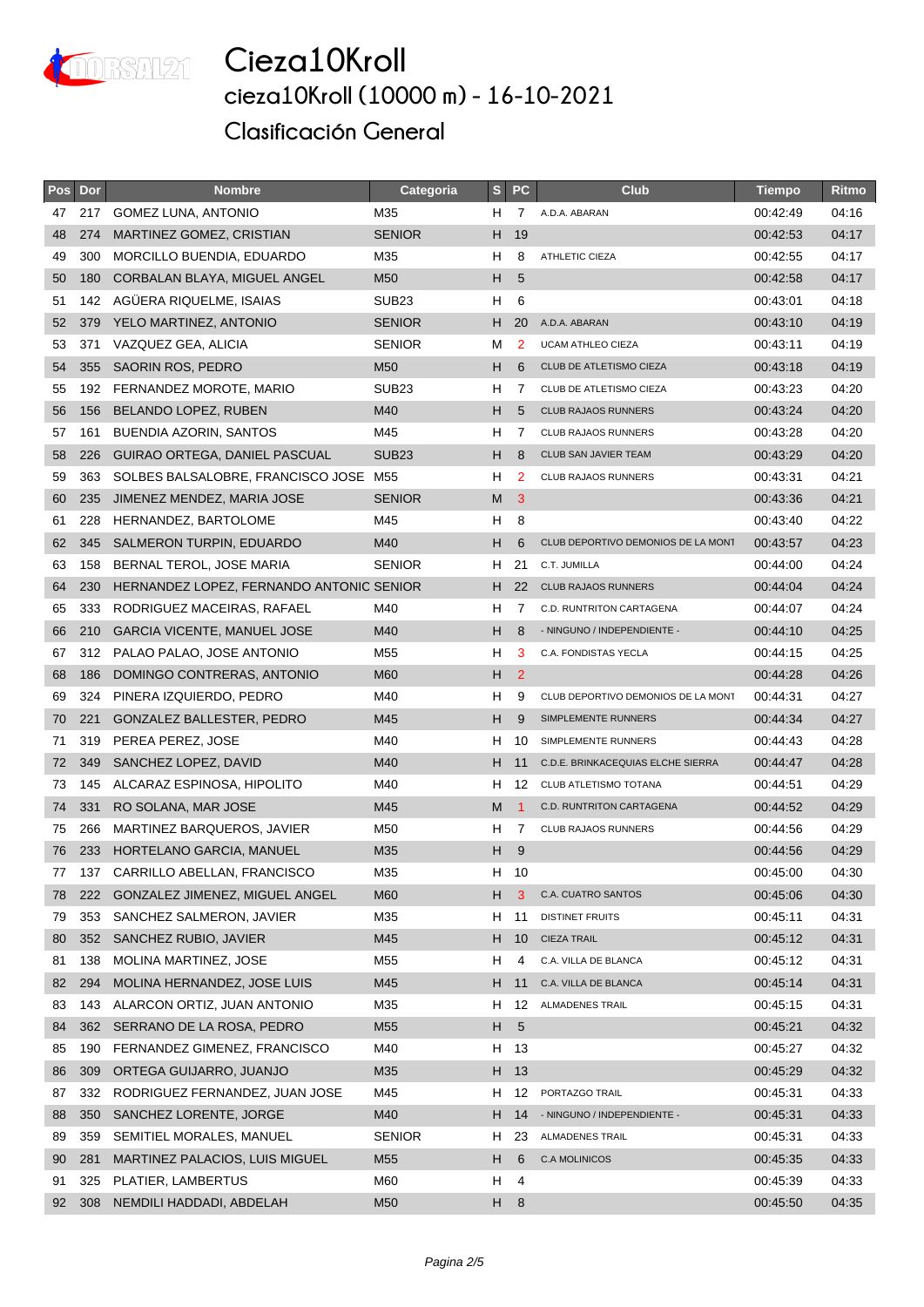

| Pos     | Dor     | <b>Nombre</b>                            | Categoria       | S  | <b>PC</b>      | Club                                | <b>Tiempo</b> | Ritmo |
|---------|---------|------------------------------------------|-----------------|----|----------------|-------------------------------------|---------------|-------|
| 93      | 269     | MARTINEZ CASTILLO, JOSE JAVIER           | M40             |    | H 15           |                                     | 00:46:01      | 04:36 |
| 94      | 231     | HERRERA AVILES, MARIA                    | <b>SENIOR</b>   | M  | $\overline{4}$ | CLUB DEPORTIVO ALMADENES TRAIL      | 00:46:09      | 04:36 |
| 95      | 344     | SALMERON LUCAS, FRANCISCO                | M45             | H. | 13             | CLUB CIEZA TRAIL                    | 00:46:13      | 04:37 |
| 96      | 264     | MARTINEZ LOPEZ, FRANCISCO                | M <sub>55</sub> | H  | 7              | EQUIPO VICTIMAS DEL TERRORISMO DE L | 00:46:15      | 04:37 |
| 97      | 348     | SANCHEZ GARCIA, JOSE MANUEL              | M50             | H  | 9              | INDOMABLES RUNNERS                  | 00:46:19      | 04:37 |
| 98      | 272     | MARTINEZ GARCIA, JUAN CARLOS             | M45             | H. | 14             | MASTER FENIX HELLIN                 | 00:46:22      | 04:38 |
| 99      | 174     | CARRASCO GOMEZ, JOSE LUIS                | M50             | H. | 10             | CLUB DEPORTIVO 190 MILESIMAS        | 00:46:22      | 04:38 |
| 100     | 260     | MARIN ORTEGA, ANGEL CRISTOBAL            | <b>SENIOR</b>   | H  | 24             | <b>ALMADENES TRAIL</b>              | 00:46:28      | 04:38 |
| 101     | 396     | <b>BASTIDA JIMENEZ, PEDRO</b>            | M35             | H  | - 14           |                                     | 00:46:43      | 04:40 |
| 102     | 377     | VILLALBA, MARCELO                        | <b>SENIOR</b>   | H. | 25             |                                     | 00:46:44      | 04:40 |
|         | 103 382 | ORTIN GUILLÉN, MARIA LUISA               | <b>SENIOR</b>   | м  | 5              | C.A. FONDISTAS YECLA                | 00:46:54      | 04:41 |
|         | 104 337 | RUBIO SANCHEZ, SALVADOR                  | M <sub>55</sub> | H. | 8              | CLUB DEPORTIVO FILIPPEDES MORATALL  | 00:47:05      | 04:42 |
| 105     | 323     | PEREZ SERRANO, MARIANO                   | M55             | H. | 9              | SHELDON RUNNING CLUB                | 00:47:12      | 04:43 |
|         | 106 368 | VALENZUELA RAMIREZ, FRANCISCO JOSE SUB23 |                 | H. | 9              |                                     | 00:47:30      | 04:45 |
| 107     | 340     | RUIZ LOPEZ, JUSTO FRANCISCO              | <b>SENIOR</b>   | H  | 26             | CLUB DEPORTIVO ALMADENES TRAIL      | 00:47:35      | 04:45 |
|         | 108 270 | MARTINEZ GABALDON, EDUARDO               | <b>SENIOR</b>   | H. | 27             | ULTIMOS CORREOSOS                   | 00:47:35      | 04:45 |
| 109 227 |         | HERAS SANCHEZ, CARMEN                    | <b>SENIOR</b>   | м  | - 6            |                                     | 00:47:39      | 04:45 |
| 110     | 209     | <b>GARCIA SALMERON, MANUEL</b>           | <b>SENIOR</b>   | H. | 28             |                                     | 00:47:46      | 04:46 |
| 111     | 279     | MARTINEZ MONTESINOS, JORGE               | M45             | н  | 15             | <b>CLUB RAJAOS RUNNERS</b>          | 00:47:49      | 04:46 |
|         | 112 354 | SANMARTIN AISA, LARA                     | M45             | M  | 2              | <b>COSTERA SUR TRAIL</b>            | 00:47:50      | 04:47 |
|         | 113 147 | ANTON GARRIGA, RAMON LUIS                | M50             | H. | 11             | <b>CLUB RAJAOS RUNNERS</b>          | 00:47:59      | 04:47 |
| 114 321 |         | PEREZ JULIA, FCO. BARTOLOME              | M <sub>55</sub> | H. | 10             | A.D.A. ABARAN                       | 00:48:23      | 04:50 |
| 115 151 |         | ATIENZAR GODOY, JUAN LORENZO             | M45             | H  | 16             | <b>SMALL RUNNERS</b>                | 00:48:25      | 04:50 |
| 116     | 372     | VERDEJO GOMEZ, MANUEL                    | M35             | H. | 15             |                                     | 00:48:25      | 04:50 |
| 117     | 346     | SANCHEZ ASENSIO, MARTIN PEDRO            | M55             | H. | 11             | <b>LORQUI RUNNERS</b>               | 00:48:26      | 04:50 |
| 118 361 |         | SEMITIEL ORTIZ, CRISTIAN                 | <b>SENIOR</b>   | H. | 29             |                                     | 00:48:34      | 04:51 |
|         | 119 243 | LOPEZ BALLESTA, ANTONIO                  | M35             | H  | 16             |                                     | 00:48:40      | 04:52 |
|         | 120 314 | RUIZ MONSERRAT, LUIS                     | <b>SENIOR</b>   | H. | 30             | ASOCIACION DEPORTIVA LLANO DE BRUJ/ | 00:48:42      | 04:52 |
| 121     | 149     | AROCA BALSALOBRE, BARTOLOME              | M50             | H. | 12             | CLUB DE ATLETISMO CIEZA             | 00:48:44      | 04:52 |
|         | 122 205 | <b>GARCIA MARTINEZ, MARINA</b>           | <b>SENIOR</b>   | M  | $\overline{7}$ | <b>ALQUERIA TRAIL</b>               | 00:48:51      | 04:53 |
|         | 123 322 | PEREZ PINERO, FRANCISO ANTONIO           | <b>SENIOR</b>   | H. | 31             |                                     | 00:48:53      | 04:53 |
|         |         | 124 232 HERRERO FERRE, JOSE ANGEL        | M35             |    | H 17           |                                     | 00:48:54      | 04:53 |
| 125 239 |         | LADRON DE GUEVARA, PILU                  | <b>SENIOR</b>   | M  | 8              | SPORTI                              | 00:49:16      | 04:55 |
|         |         | 126 374 VICENTE GAMARRA, FRAN            | M35             | H. | 18             | <b>SPORTI</b>                       | 00:49:17      | 04:55 |
|         | 127 173 | CARMONA VALCARCEL, ESPERANZA             | M45             | м  | 3              | CLUB RAJAOS RUNNERS                 | 00:49:19      | 04:55 |
|         | 128 238 | LACARCEL HURTADO, ROSA                   | M45             | M  | $\overline{4}$ | <b>CLUB RAJAOS RUNNERS</b>          | 00:49:19      | 04:55 |
|         | 129 343 | SALINAS MENGUAL, VICTOR MIGUEL           | M45             | H. | 17             |                                     | 00:49:32      | 04:57 |
|         | 130 139 | MOLINA MOLINA, ANGEL                     | M <sub>50</sub> | H. | 13             | A.D.A. ABARAN                       | 00:49:43      | 04:58 |
|         | 131 252 | LOZANO RODRIGUEZ, JOAQUIN                | <b>SENIOR</b>   | H. | 32             |                                     | 00:49:57      | 04:59 |
|         | 132 256 | MAGUREANU, RODICA                        | M40             | M  | $\blacksquare$ |                                     | 00:50:13      | 05:01 |
| 133 136 |         | <b>BERNAL CUTILLAS, HUGO</b>             | M35             | H  | 19             |                                     | 00:50:36      | 05:03 |
| 134 291 |         | MENDOZA ZAPLANA, ISABEL                  | <b>SENIOR</b>   | M  | 9              | <b>CLUB TRITANDEM</b>               | 00:50:42      | 05:04 |
| 135 169 |         | CANO GOMEZ, ANTONIO                      | M40             | H. | 16             | <b>CLUB RAJAOS RUNNERS</b>          | 00:50:44      | 05:04 |
|         | 136 240 | LARROSA GONZALEZ, MIGUEL COSME           | M65             | H  | $\overline{1}$ |                                     | 00:50:48      | 05:04 |
| 137 171 |         | CANOVAS MARTINEZ, PILAR                  | M45             | м  | 5              | <b>COSTERA SUR TRAIL</b>            | 00:50:49      | 05:04 |
|         |         | 138 170 CANOVAS MARTINEZ, RUT MARIA      | M45             | M  | 6              | CLUB ATLETISMO TOTANA               | 00:50:49      | 05:04 |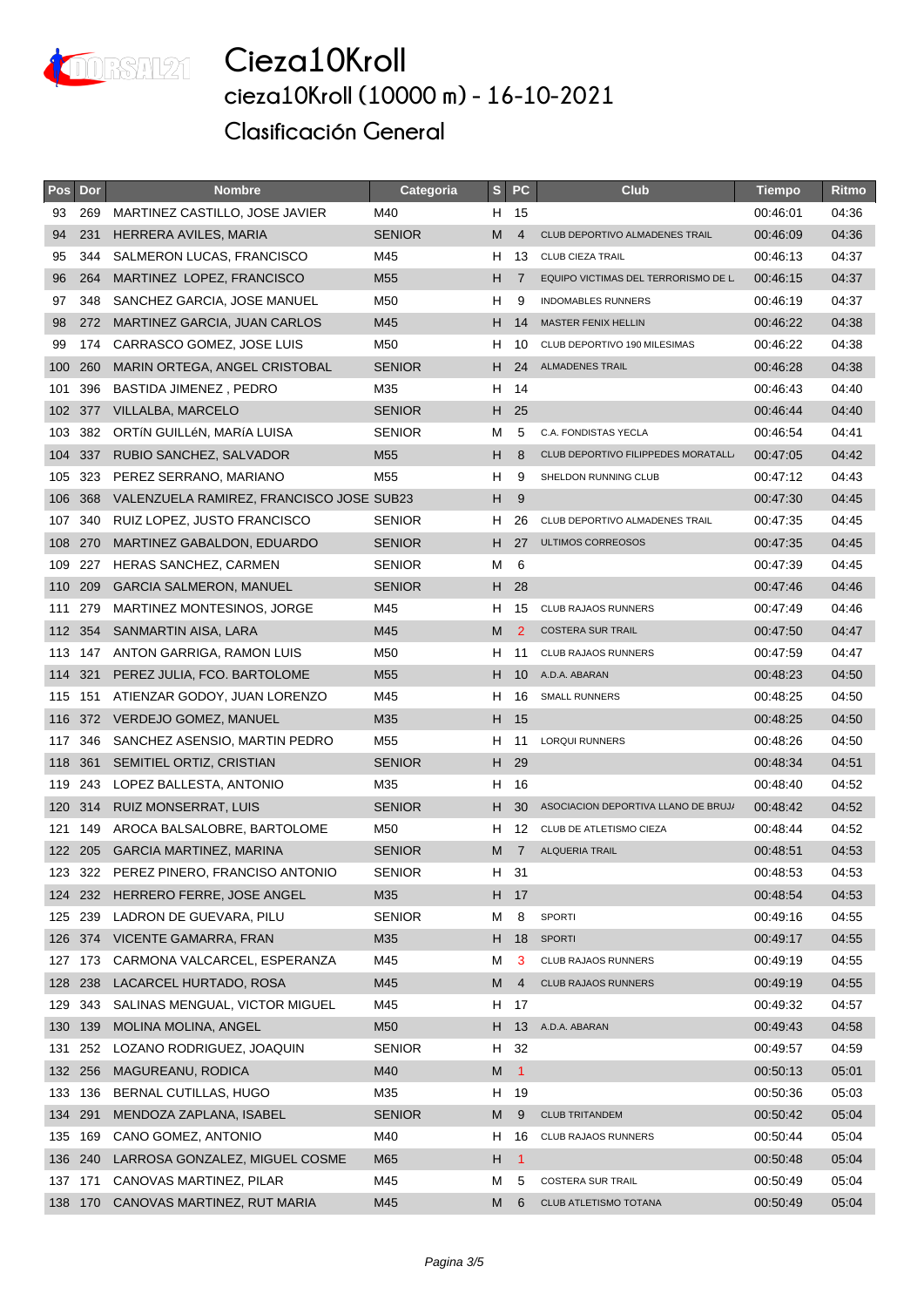

| Pos | Dor     | <b>Nombre</b>                             | Categoria       | S  | <b>PC</b>      | Club                               | <b>Tiempo</b> | Ritmo |
|-----|---------|-------------------------------------------|-----------------|----|----------------|------------------------------------|---------------|-------|
| 139 | 188     | ESTEBAN CASTANO, FCO. JAVIER              | M60             | H. | 5              | CLUB CUATRO SANTOS CARTAGENA       | 00:50:52      | 05:05 |
| 140 | 199     | <b>GARCIA BLANCO, SILVIA</b>              | M35             | M  | $\overline{1}$ |                                    | 00:51:05      | 05:06 |
| 141 | 255     | MAERINEZ RUIZ, ANA CRISTINA               | M35             | м  | 2              | CLUB DEPORTIVO DEMONIOS DE LA MONT | 00:51:14      | 05:07 |
|     | 142 295 | MOLINA MELLADO, MIGUEL ANGEL              | M45             | H  | 18             | C.A. VILLA DE BLANCA               | 00:51:16      | 05:07 |
|     | 143 366 | TATARCHUK, SOLOMIYA                       | <b>SENIOR</b>   | М  | 10             |                                    | 00:51:16      | 05:07 |
|     | 144 395 | CALMACHE ALCARAZ, ELENA                   | M45             |    | M <sub>7</sub> |                                    | 00:51:25      | 05:08 |
| 145 | 182     | CUTILLAS PEREZ, JOSE ANTONIO              | <b>SENIOR</b>   | H. | 33             |                                    | 00:51:27      | 05:08 |
| 146 | 253     | LUCAS, ALEJO                              | M40             | H. | 17             |                                    | 00:51:28      | 05:08 |
|     | 147 342 | RUPEREZ PENALVER, BLAS ANGEL              | M45             | H  | 19             | <b>EXCALIBUR</b>                   | 00:51:51      | 05:11 |
| 148 | 381     | ZAMORA ARROYO, JOSE ANTONIO               | M35             | H. | 20             | A.D. LLANO DE BRUJAS               | 00:52:09      | 05:12 |
|     | 149 263 | MARIN VILLALBA, MANUEL                    | M50             | H. | 14             | <b>BAR VENUS</b>                   | 00:52:15      | 05:13 |
|     | 150 251 | LORCA CASCALES, ROSA MARIA                | M <sub>50</sub> | M  | $\overline{1}$ | <b>CLUB RAJAOS RUNNERS</b>         | 00:52:47      | 05:16 |
| 151 | 262     | MARIN SANCHEZ, VIRGINIA                   | M35             | м  | 3              | CLUB DEPORTIVO DEMONIOS DE LA MONT | 00:53:12      | 05:19 |
|     | 152 204 | GARCIA MARTINEZ, JESUS MANUEL             | M35             | H. | 21             | CLUB DEPORTIVO DEMONIOS DE LA MONT | 00:53:14      | 05:19 |
| 153 | 315     | PAREDES BAEZA, MIGUEL                     | M35             | H  | 22             |                                    | 00:53:18      | 05:19 |
|     | 154 261 | <b>MARIN PALAZON, PABLO</b>               | <b>SENIOR</b>   | H. | 34             | <b>ALMADENES TRAIL</b>             | 00:53:38      | 05:21 |
|     | 155 160 | BEVIAR CARRILLO, FERNANDO                 | M40             | H. | 18             | AD LLANO DE BRUJAS                 | 00:53:46      | 05:22 |
| 156 | 241     | LAZARO GAZQUEZ, MONICA                    | M40             | M  | $\overline{2}$ | <b>INDEPENDIENTE</b>               | 00:53:46      | 05:22 |
| 157 | 365     | SUAREZ SAMPERE, PAULA                     | M45             | M  | 8              | <b>SMALL RUNNERS</b>               | 00:53:57      | 05:23 |
| 158 | 197     | <b>GARCIA ALVAREZ, ELVIRA</b>             | M35             | M  | $\overline{4}$ |                                    | 00:54:04      | 05:24 |
| 159 | 259     | MARIN MARTINEZ, BERNARDO                  | <b>SENIOR</b>   | H. | 35             |                                    | 00:54:08      | 05:24 |
|     | 160 267 | MARTINEZ CABALLERO, MIGUEL ANGEL          | M35             | H. | 23             | SOSMARMENOR                        | 00:54:13      | 05:25 |
| 161 | 193     | FERNANDEZ PINERA, JUANJO                  | M40             | H  | 19             |                                    | 00:54:33      | 05:27 |
| 162 | 275     | MARTINEZ GOMEZ, DIEGO                     | M <sub>55</sub> | н  | 12             | CLUB CUATRO SANTOS CARTAGENA       | 00:54:34      | 05:27 |
|     | 163 220 | GONZALEZ BALLESTER, MATEO                 | M40             | H. | 20             |                                    | 00:54:48      | 05:28 |
|     | 164 370 | VALERO GOMEZ, ALFONSO                     | M35             |    | H 24           |                                    | 00:54:51      | 05:29 |
|     | 165 327 | PUENTE DIAZ, JOSE JUAN                    | M60             | H  | 6              | ATLETAS VETERANOS DE SALAMANCA     | 00:54:54      | 05:29 |
|     | 166 310 | ORTIZ MARTINEZ, FRANCISCO                 | <b>SENIOR</b>   | H. | 36             | <b>RTZ</b>                         | 00:55:03      | 05:30 |
| 167 | 304     | MUELAS MATEO, EVA MARIA                   | M45             | м  | 9              | <b>INDEPENDIENTE</b>               | 00:55:31      | 05:33 |
| 168 |         | 152 AYALA LOPEZ, EDUARDO                  | M35             | H. | 25             | CLUB DEPORTIVO ALMADENES TRAIL     | 00:55:32      | 05:33 |
|     |         | 169 144 ALBALADEJO CARCELES, JOSE GABRIEL | M50             | H. | 15             |                                    | 00:55:51      | 05:35 |
|     | 170 214 | <b>GIL GAMBIN, MANUEL</b>                 | M45             | H. | 20             | C.A. MANDARACHE CARTAGENA          | 00:56:09      | 05:36 |
| 171 | 159     | BERRUTI BORONAT, ELISA                    | <b>SENIOR</b>   | м  | 11             |                                    | 00:56:09      | 05:36 |
|     | 172 292 | MOLINA CASTANO, JOSE DAMIAN               | M65             | H. | $\overline{2}$ | C.A. FONDISTAS YECLA               | 00:56:24      | 05:38 |
|     | 173 338 | RUIZ BERMUDEZ, NACHO                      | M35             | H. | 26             |                                    | 00:56:42      | 05:40 |
|     | 174 257 | MARIN BELANDO, CONCEPCION                 | M40             |    | M <sub>3</sub> |                                    | 00:56:45      | 05:40 |
| 175 | 394     | BERNAL VERDEJO, MARIA                     | D/F             | M  | 1              | ZANCADAS SOBRE RUEDAS              | 00:56:58      | 05:41 |
|     | 176 334 | RODRIGUEZ PEREZ, JUAN ANTONIO             | M45             | н  | 21             | <b>CLUB CIEZA TRAIL</b>            | 00:56:59      | 05:41 |
|     | 177 339 | RUIZ CARRASCO, JOSE JESUS                 | M35             | H. | 27             |                                    | 00:57:25      | 05:44 |
|     | 178 178 | CONTRERAS HERRERA, SOFIA                  | <b>SENIOR</b>   |    | M 12           |                                    | 00:57:42      | 05:46 |
|     | 179 278 | MARTINEZ MINANO, AMANDA                   | <b>SENIOR</b>   | М  | 13             | <b>ALMADENES TRAIL</b>             | 00:57:43      | 05:46 |
|     | 180 330 | RIOS GARCIA, PEDRO                        | M40             | H. | 21             | OJE                                | 00:58:32      | 05:51 |
| 181 | 258     | MARIN MARIN, EMILIO JESUS                 | <b>SENIOR</b>   | H. | 37             |                                    | 00:58:49      | 05:52 |
|     | 182 200 | GARCIA CARPENA, JUAN JOSE                 | M35             | H. | 28             | <b>TPF TEAM</b>                    | 00:58:51      | 05:53 |
| 183 | 286     | MARTINEZ RODRIGUEZ, JOSE                  | M50             | H  | 16             | COSTERA SUR TRAIL PAN MORENO       | 00:58:59      | 05:53 |
|     |         | 184 212 GARRE FERNANDEZ, PILAR            | M45             | M  | 10             | COSTERA SUR TRAIL PAN MORENO       | 00:58:59      | 05:53 |